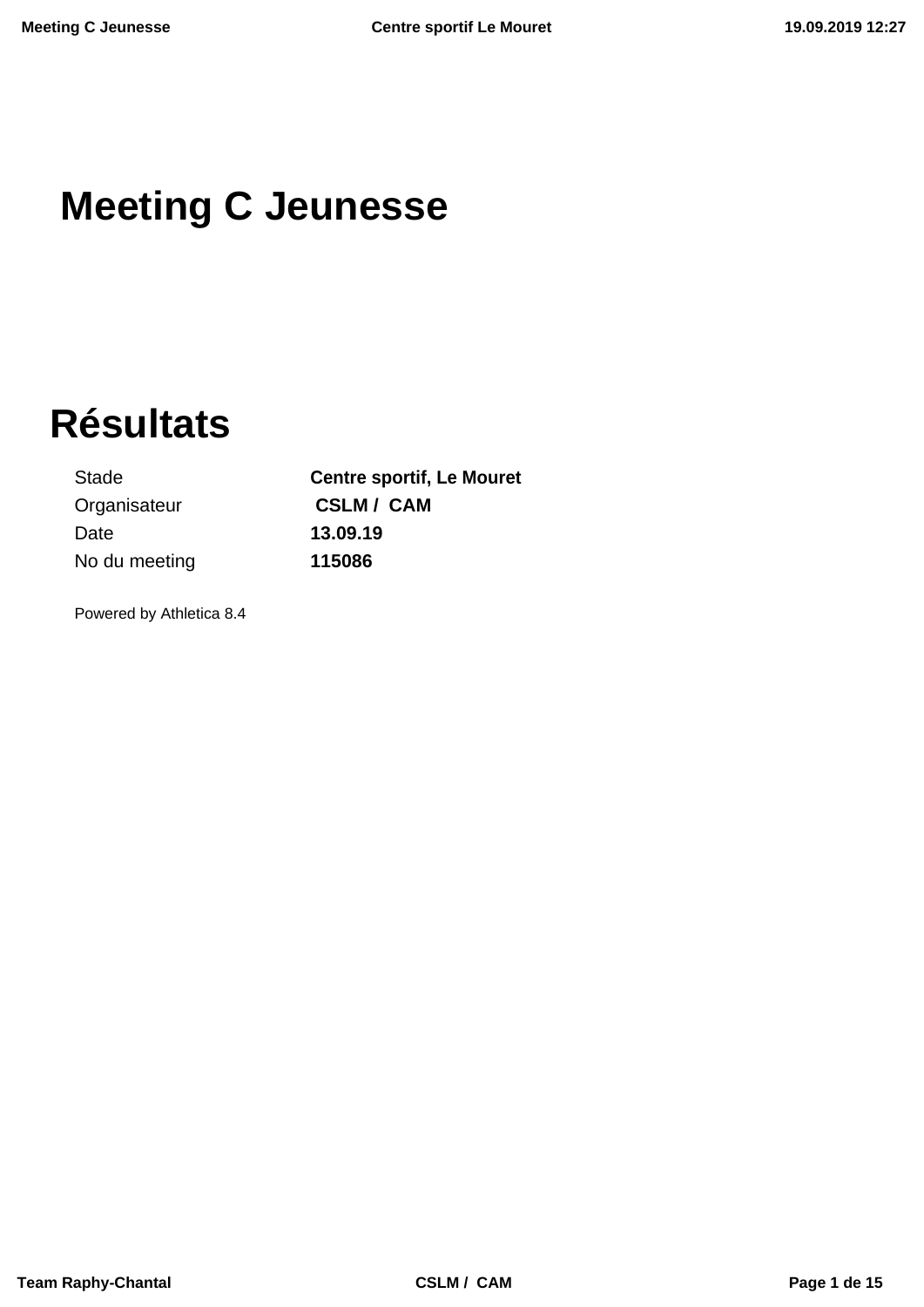| <b>MAN</b>          | 100 m                            |            |                         |                |
|---------------------|----------------------------------|------------|-------------------------|----------------|
| Série 1             | Vent: 0.0                        |            |                         | 13.09.19 19:40 |
| Rang Nom            | An Société                       |            | <b>Pays Performance</b> | <b>Beme</b>    |
| 1. Lacreuse Kilian  | 92 SEP Olympic La Chaux-de-Fonds | SUI        | 11.33                   |                |
| 2. Bosson Adrien    | 94 CA Gibloux Farvagny           | SUI        | 11.73                   |                |
| <b>Hofer Tobias</b> | 86 STB Leichtathletik            | SUI        | <b>DNS</b>              |                |
| <b>MAN</b>          | 200 m                            |            |                         |                |
| Série 1             | Vent: 0.0                        |            |                         | 13.09.19 20:25 |
| Rang Nom            | An Société                       |            | <b>Pays Performance</b> | <b>Beme</b>    |
| 1. Lacreuse Kilian  | 92 SEP Olympic La Chaux-de-Fonds | SUI        | 23.10                   |                |
| 2. Leu Christian    | 94 TV Aarberg Leichtathletik     | <b>SUI</b> | 27.58                   |                |
| <b>Hofer Tobias</b> | 86 STB Leichtathletik            | SUI        | <b>DNS</b>              |                |
| <b>MAN</b>          | 400 m                            |            |                         |                |
| Série 1             |                                  |            |                         | 13.09.19 20:40 |
| Rang Nom            | An Société                       |            | <b>Pays Performance</b> | <b>Beme</b>    |
| 1. Lutz Silvan      | 90 TV Länggasse Bern             | <b>SUI</b> | 49.23                   |                |
| 2. Göldi Silvan     | 97 KTV Bütschwil                 | SUI        | 51.40                   |                |
| 3. Gerber Simon     | 00 TV Länggasse Bern             | SUI        | 52.38                   |                |
| <b>MAN</b>          | 800 m                            |            |                         |                |
| Série 1             |                                  |            |                         | 13.09.19 20:50 |
| Rang Nom            | An Société                       |            | <b>Pays Performance</b> | <b>Beme</b>    |
| 1. Blättler Daniel  | 82 LA Nidwalden                  | SUI        | 2:09.49                 |                |
| <b>MAN</b>          | 2000 m                           |            |                         |                |
| Série 1             |                                  |            |                         | 13.09.19 21:10 |
| Rang Nom            | An Société                       |            | <b>Pays Performance</b> | <b>Beme</b>    |
| 1. Leu Christian    | 94 TV Aarberg Leichtathletik     | <b>SUI</b> | 6:09.78                 |                |
| 2. Simonet David    | 94 CA Belfaux                    | SUI        | 6:22.23                 |                |
| <b>MAN</b>          | <b>Hauteur</b>                   |            |                         |                |
|                     |                                  |            |                         | 13.09.19 19:50 |
| Rang Nom            | An Société                       |            | <b>Pays Performance</b> | <b>Beme</b>    |
| 1. Bosson Adrien    | 94 CA Gibloux Farvagny           | SUI        | 1.65                    |                |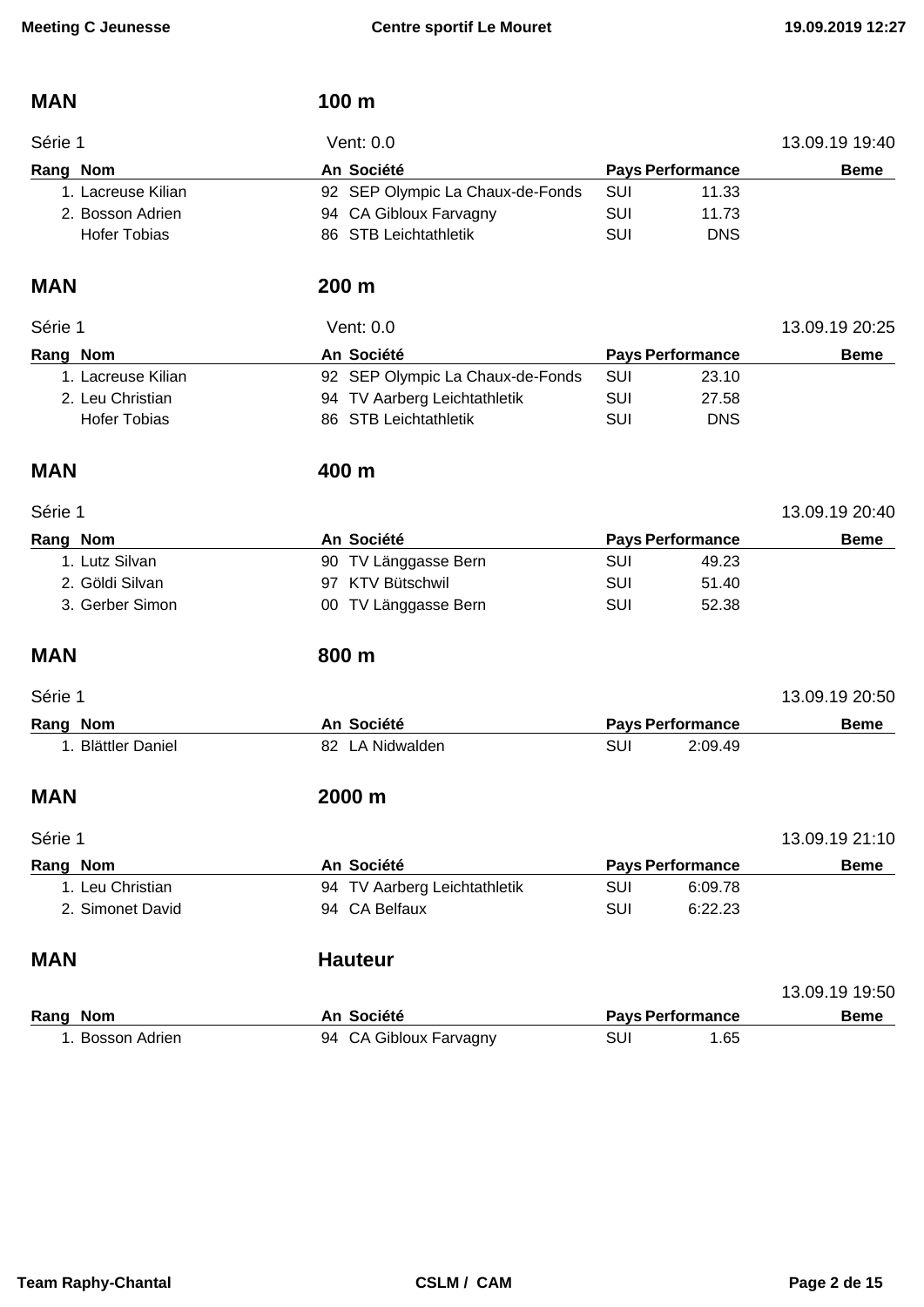| <b>U20 M</b>           | 100 m                         |            |                         |                |
|------------------------|-------------------------------|------------|-------------------------|----------------|
| Série 1                | Vent: 0.0                     |            |                         | 13.09.19 19:40 |
| Rang Nom               | An Société                    |            | <b>Pays Performance</b> | <b>Beme</b>    |
| 1. Quiblier Louis      | 01 Lausanne-Sports Athlétisme | SUI        | 11.21                   |                |
| Série 2                | Vent: 0.1                     |            |                         | 13.09.19 19:40 |
| Rang Nom               | An Société                    |            | <b>Pays Performance</b> | <b>Beme</b>    |
| 1. Gendre Vincent      | 01 AthleticaVeveyse           | <b>SUI</b> | 12.13                   |                |
| <b>U20 M</b>           | 400 m                         |            |                         |                |
| Série 2                |                               |            |                         | 13.09.19 20:40 |
| Rang Nom               | An Société                    |            | <b>Pays Performance</b> | <b>Beme</b>    |
| 1. Kissling Sandro     | 01 BTV Aarau Athletics        | <b>SUI</b> | 53.10                   |                |
| 2. Gendre Vincent      | 01 AthleticaVeveyse           | SUI        | 55.39                   |                |
| <b>U20 M</b>           | 2000 m                        |            |                         |                |
| Série 1                |                               |            |                         | 13.09.19 21:10 |
| Rang Nom               | An Société                    |            | <b>Pays Performance</b> | <b>Beme</b>    |
| 1. Abdi Jama Sharmarke | 00 CA Belfaux                 | SOM        | 6:15.10                 |                |
| <b>U20 M</b>           | <b>Hauteur</b>                |            |                         |                |
|                        |                               |            |                         | 13.09.19 19:50 |
| Rang Nom               | An Société                    |            | <b>Pays Performance</b> | <b>Beme</b>    |
| 1. Giroud Bastien      | 00 CS Le Mouret               | SUI        | 1.71                    |                |
| 2. Gendre Vincent      | 01 AthleticaVeveyse           | <b>SUI</b> | 1.55                    |                |
| <b>U20 M</b>           | Javelot 800 gr                |            |                         |                |
|                        |                               |            |                         | 13.09.19 19:15 |
| Rang Nom               | An Société                    |            | <b>Pays Performance</b> | <b>Beme</b>    |
| 1. Gendre Vincent      | 01 AthleticaVeveyse           | <b>SUI</b> | 36.37                   |                |
| 2. Giroud Bastien      | 00 CS Le Mouret               | <b>SUI</b> | 28.99                   |                |
| <b>U18 M</b>           | 100 m                         |            |                         |                |
| Série 2                | Vent: 0.1                     |            |                         | 13.09.19 19:40 |
| Rang Nom               | An Société                    |            | <b>Pays Performance</b> | <b>Beme</b>    |
| 1. Grandjean Baptiste  | 02 AthleticaVeveyse           | <b>BEL</b> | 12.15                   |                |
| 2. Küng Joel           | 02 STB Leichtathletik         | <b>SUI</b> | 12.15                   |                |
| 3. Lathion Augustin    | 02 CA Sion                    | <b>SUI</b> | 12.58                   |                |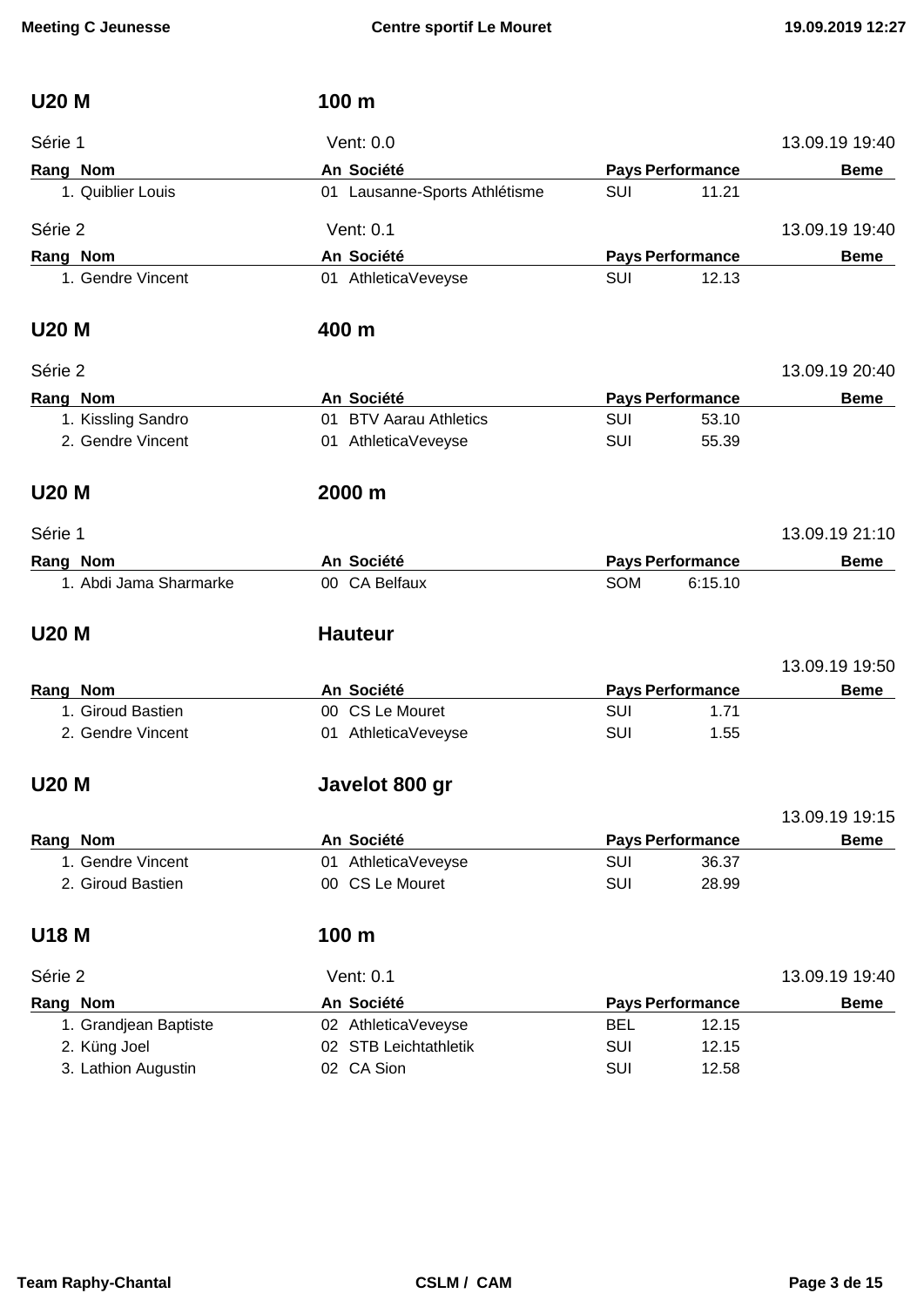| <b>U18 M</b>          | 100 m                  | (cont.)                  |                |
|-----------------------|------------------------|--------------------------|----------------|
| Série 3               | Vent: 0.0              |                          | 13.09.19 19:40 |
| Rang Nom              | An Société             | <b>Pays Performance</b>  | <b>Beme</b>    |
| 1. Henrotin Max       | 02 SA Bulle            | <b>BEL</b><br>12.49      |                |
| 2. Pastori Sacha      | 03 AthleticaVeveyse    | CAN<br>12.73             |                |
| 3. Handschin Nordahl  | 03 SA Bulle            | <b>SUI</b><br>13.75      |                |
| <b>U18 M</b>          | 200 m                  |                          |                |
| Série 2               | Vent: 0.0              |                          | 13.09.19 20:25 |
| Rang Nom              | An Société             | <b>Pays Performance</b>  | <b>Beme</b>    |
| 1. Pastori Sacha      | 03 AthleticaVeveyse    | CAN<br>26.13             |                |
| 2. Perroud Samuel     | 03 CARC Romont         | <b>SUI</b><br>26.50      |                |
| <b>U18 M</b>          | 400 m                  |                          |                |
| Série 1               |                        |                          | 13.09.19 20:40 |
| Rang Nom              | An Société             | <b>Pays Performance</b>  | <b>Beme</b>    |
| Küng Joel             | 02 STB Leichtathletik  | <b>SUI</b><br><b>DNS</b> |                |
| Série 2               |                        |                          | 13.09.19 20:40 |
| Rang Nom              | An Société             | <b>Pays Performance</b>  | <b>Beme</b>    |
| 1. Meylan Nicolas     | 03 Gym Rolle           | SUI<br>58.36             |                |
| <b>U18 M</b>          | 800 m                  |                          |                |
| Série 1               |                        |                          | 13.09.19 20:50 |
| Rang Nom              | An Société             | <b>Pays Performance</b>  | <b>Beme</b>    |
| 1. Kaiser Fabien      | 02 STB Leichtathletik  | <b>SUI</b><br>2:02.36    |                |
| 2. Henrotin Max       | 02 SA Bulle            | <b>BEL</b><br>2:02.54    |                |
| <b>U18 M</b>          | 2000 m                 |                          |                |
| Série 1               |                        |                          | 13.09.19 21:10 |
| Rang Nom              | An Société             | <b>Pays Performance</b>  | <b>Beme</b>    |
| 1. Oberson Bruno      | 03 CA Gibloux Farvagny | SUI<br>6:20.33           |                |
| <b>U18 M</b>          | <b>Hauteur</b>         |                          |                |
|                       |                        |                          | 13.09.19 19:50 |
| Rang Nom              | An Société             | <b>Pays Performance</b>  | <b>Beme</b>    |
| 1. Grandjean Baptiste | 02 AthleticaVeveyse    | <b>BEL</b><br>1.55       |                |
| 2. Meylan Nicolas     | 03 Gym Rolle           | SUI<br>1.55              |                |

3. Handschin Nordahl 03 SA Bulle SUI 501 SUI 1.30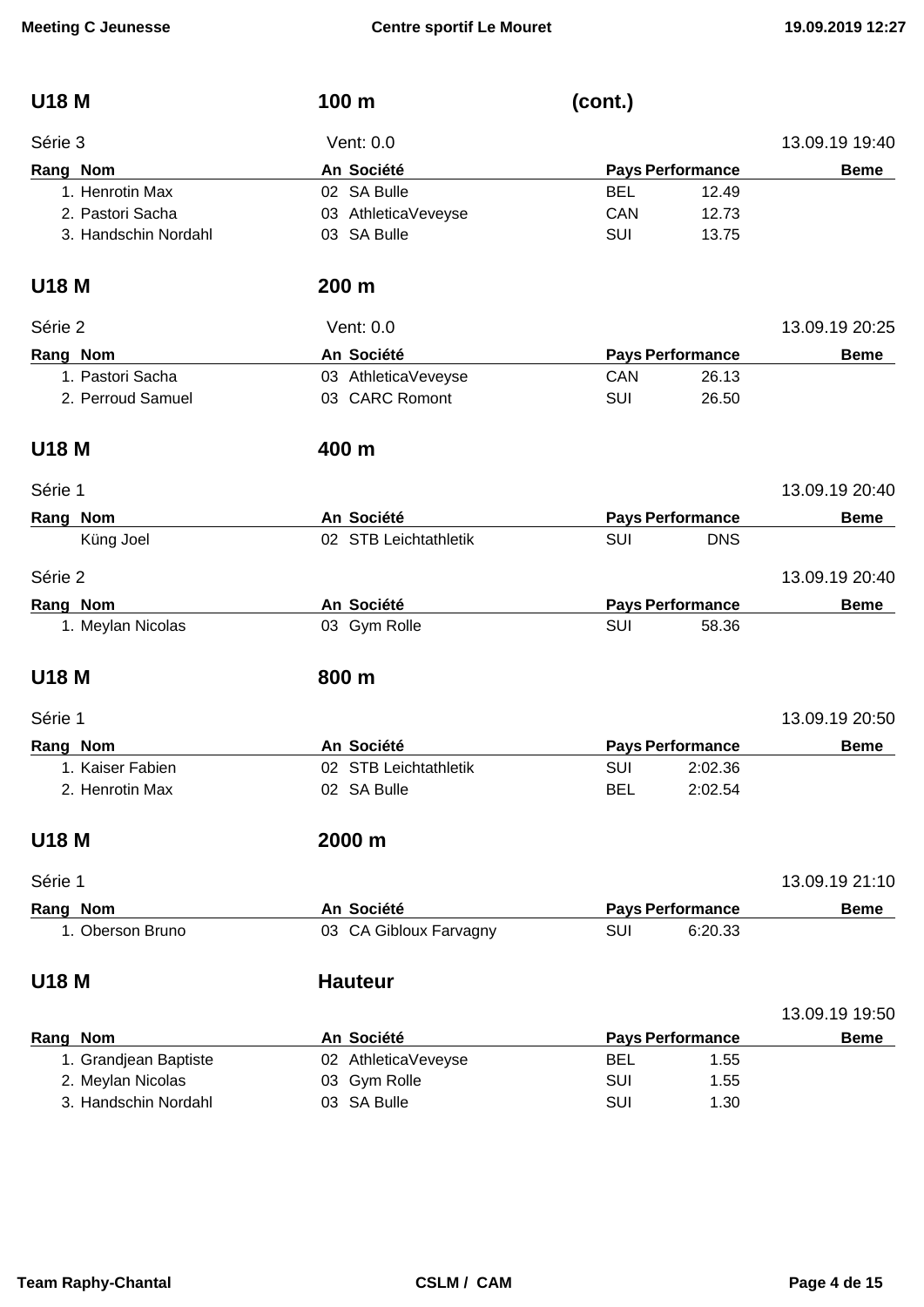# **U18 M Javelot 700 gr**

| Série 1              |                     | 13.09.19 19:15 |                         |             |
|----------------------|---------------------|----------------|-------------------------|-------------|
| Rang Nom             | An Société          |                | <b>Pays Performance</b> | <b>Beme</b> |
| 1. Lathion Augustin  | 02 CA Sion          | SUI            | 34.01                   |             |
| 2. Meylan Nicolas    | 03 Gym Rolle        | SUI            | 27.13                   |             |
| 3. Handschin Nordahl | 03 SA Bulle         | SUI            | 25.72                   |             |
| 4. Richoz Bastien    | 03 AthleticaVeveyse | SUI            | 24.13                   |             |
| 5. Pastori Sacha     | 03 AthleticaVeveyse | CAN            | 23.20                   |             |

### **U16 M 80 m**

| Série 1                | Vent: 0.0              |     |                         | 13.09.19 19:30 |  |
|------------------------|------------------------|-----|-------------------------|----------------|--|
| Rang Nom               | An Société             |     | <b>Pays Performance</b> |                |  |
| 1. Hirsbrunner Nicolas | 04 AthleticaVeveyse    | SUI | 9.75                    |                |  |
| 2. Rutishauser Quentin | 04 AthleticaVeveyse    | SUI | 11.14                   |                |  |
| 3. Nobs Kilian         | 04 AthleticaVeveyse    | SUI | 11.49                   |                |  |
| Série 2                | Vent: 0.0              |     |                         | 13.09.19 19:30 |  |
| Rang Nom               | An Société             |     | <b>Pays Performance</b> | <b>Beme</b>    |  |
| 1. Hammel Robin        | 05 AthleticaVeveyse    | SUI | 11.47                   |                |  |
| 2. Surchat Ewan        | 05 CA Gibloux Farvagny | SUI | 12.44                   |                |  |

### **U16 M 600 m**

# Série 1 13.09.19 20:10

13.09.19 19:50

| Rang Nom |                        | An Société          | <b>Pays Performance</b> |         | <b>Beme</b> |
|----------|------------------------|---------------------|-------------------------|---------|-------------|
|          | 1. Hirsbrunner Nicolas | 04 AthleticaVeveyse | <b>SUI</b>              | 1:30.82 |             |
|          | 2. Renevey Adrien      | 04 CA Belfaux       | <b>SUI</b>              | 1:38.15 |             |
|          | 3. Nuoffer Florian     | 04 CA Belfaux       | SUI                     | 1:41.04 |             |
|          | 4. Hammel Robin        | 05 AthleticaVeveyse | SUI                     | 1:44.24 |             |
|          | 5. Tercier Hugo        | 04 CS Le Mouret     | SUI                     | 1:55.50 |             |

### **U16 M Hauteur**

| Rang Nom |                        | An Société          | <b>Pays Performance</b> | <b>Beme</b> |
|----------|------------------------|---------------------|-------------------------|-------------|
|          | 1. Chassot Rémy        | 04 CA Fribourg      | SUI                     | 1.65        |
|          | 2. Hirsbrunner Nicolas | 04 AthleticaVeveyse | SUI                     | 1.50        |
|          | 3. Hammel Robin        | 05 AthleticaVeveyse | SUI                     | 1.40        |
|          | 4. Nobs Kilian         | 04 AthleticaVeveyse | SUI                     | 1.40        |
|          | 5. Rutishauser Quentin | 04 AthleticaVeveyse | SUI                     | 1.35        |
|          | 6. Tercier Hugo        | 04 CS Le Mouret     | SUI                     | 1.25        |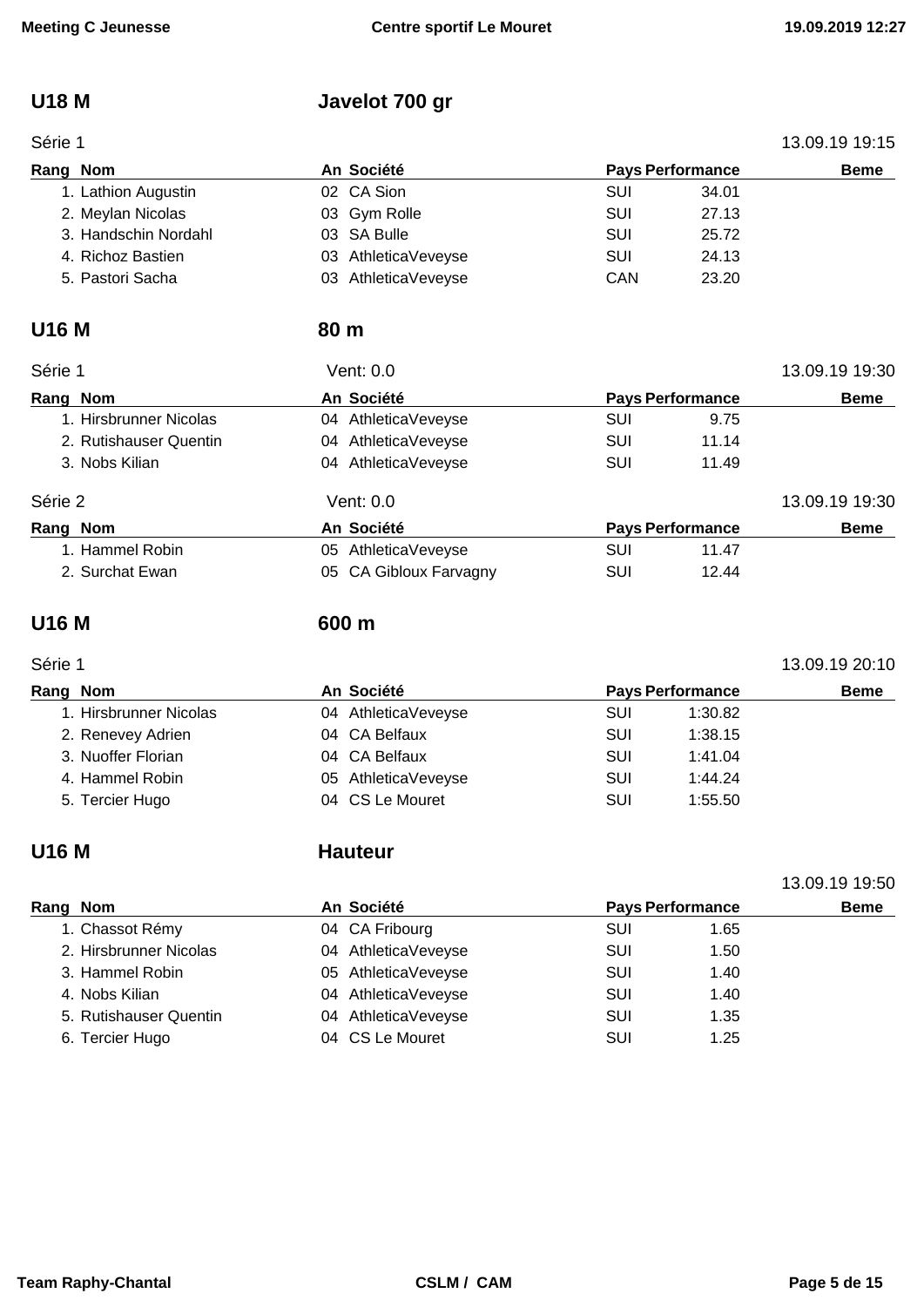# **U16 M Javelot 600 gr**

|                        |      |                        |            |                         | 13.09.19 18:30 |
|------------------------|------|------------------------|------------|-------------------------|----------------|
| Rang Nom               |      | An Société             |            | <b>Pays Performance</b> | <b>Beme</b>    |
| 1. Fournier Noah       |      | 04 CA Sion             | <b>SUI</b> | 38.74                   |                |
| 2. Hirsbrunner Nicolas |      | 04 AthleticaVeveyse    | <b>SUI</b> | 31.68                   |                |
| 3. Rutishauser Quentin |      | 04 AthleticaVeveyse    | <b>SUI</b> | 24.15                   |                |
| 4. Tercier Hugo        |      | 04 CS Le Mouret        | <b>SUI</b> | 23.28                   |                |
| 5. Hammel Robin        |      | 05 AthleticaVeveyse    | <b>SUI</b> | 20.52                   |                |
| <b>U14 M</b>           | 60 m |                        |            |                         |                |
| Série 1                |      |                        |            |                         | 13.09.19 19:00 |
| Rang Nom               |      | An Société             |            | <b>Pays Performance</b> | <b>Beme</b>    |
| 1. Valnet Guillaume    |      | 06 SA Bulle            | <b>SUI</b> | 8.18                    |                |
| 2. Oberson Théo        |      | 07 CS Marsens          | <b>SUI</b> | 9.09                    |                |
| 3. Brodard Vincent     |      | 07 CS Le Mouret        | <b>SUI</b> | 9.12                    |                |
| <b>U14 M</b>           |      | 600 m                  |            |                         |                |
| Série 1                |      |                        |            |                         | 13.09.19 20:10 |
| Rang Nom               |      | An Société             |            | <b>Pays Performance</b> | <b>Beme</b>    |
| 1. Magne Antonin       |      | 06 CA Gibloux Farvagny | <b>SUI</b> | 1:41.87                 |                |
| 2. Brodard Vincent     |      | 07 CS Le Mouret        | <b>SUI</b> | 1:51.93                 |                |
| 3. Hermida Levin       |      | 10 BTV Aarau Athletics | <b>SUI</b> | 1:54.32                 |                |
| Oberson Théo           |      | 07 CS Marsens          | SUI        | <b>DNS</b>              |                |
| <b>U14 M</b>           |      | <b>Hauteur</b>         |            |                         |                |
|                        |      |                        |            |                         | 13.09.19 19:50 |
| Rang Nom               |      | An Société             |            | <b>Pays Performance</b> | <b>Beme</b>    |
| 1. Brodard Vincent     |      | 07 CS Le Mouret        | SUI        | 1.20                    |                |
| 2. Oberson Théo        |      | 07 CS Marsens          | SUI        | 1.15                    |                |
| <b>U14 M</b>           |      | Javelot 400 gr         |            |                         |                |
|                        |      |                        |            |                         | 13.09.19 18:30 |
| Rang Nom               |      | An Société             |            | <b>Pays Performance</b> | <b>Beme</b>    |
| 1. Oberson Théo        |      | 07 CS Marsens          | <b>SUI</b> | 23.74                   |                |
| 2. Brodard Vincent     |      | 07 CS Le Mouret        | <b>SUI</b> | 19.20                   |                |
| <b>U12 M</b>           | 60 m |                        |            |                         |                |
| Série 1                |      |                        |            |                         | 13.09.19 18:00 |
| <b>Rang Nom</b>        |      | An Société             |            | <b>Pays Performance</b> | <b>Beme</b>    |
| 1. Raemy Nils          |      | 09 CS Marsens          | SUI        | 9.36                    |                |
| 2. Oberholzer Simon    |      | 08 CS Le Mouret        | <b>SUI</b> | 9.44                    |                |
| 3. Bettini Timeo       |      | 08 CS Le Mouret        | <b>SUI</b> | 9.91                    |                |
| 4. Guex Nathanaël      |      | 08 AthleticaVeveyse    | <b>SUI</b> | 10.03                   |                |
|                        |      |                        |            |                         |                |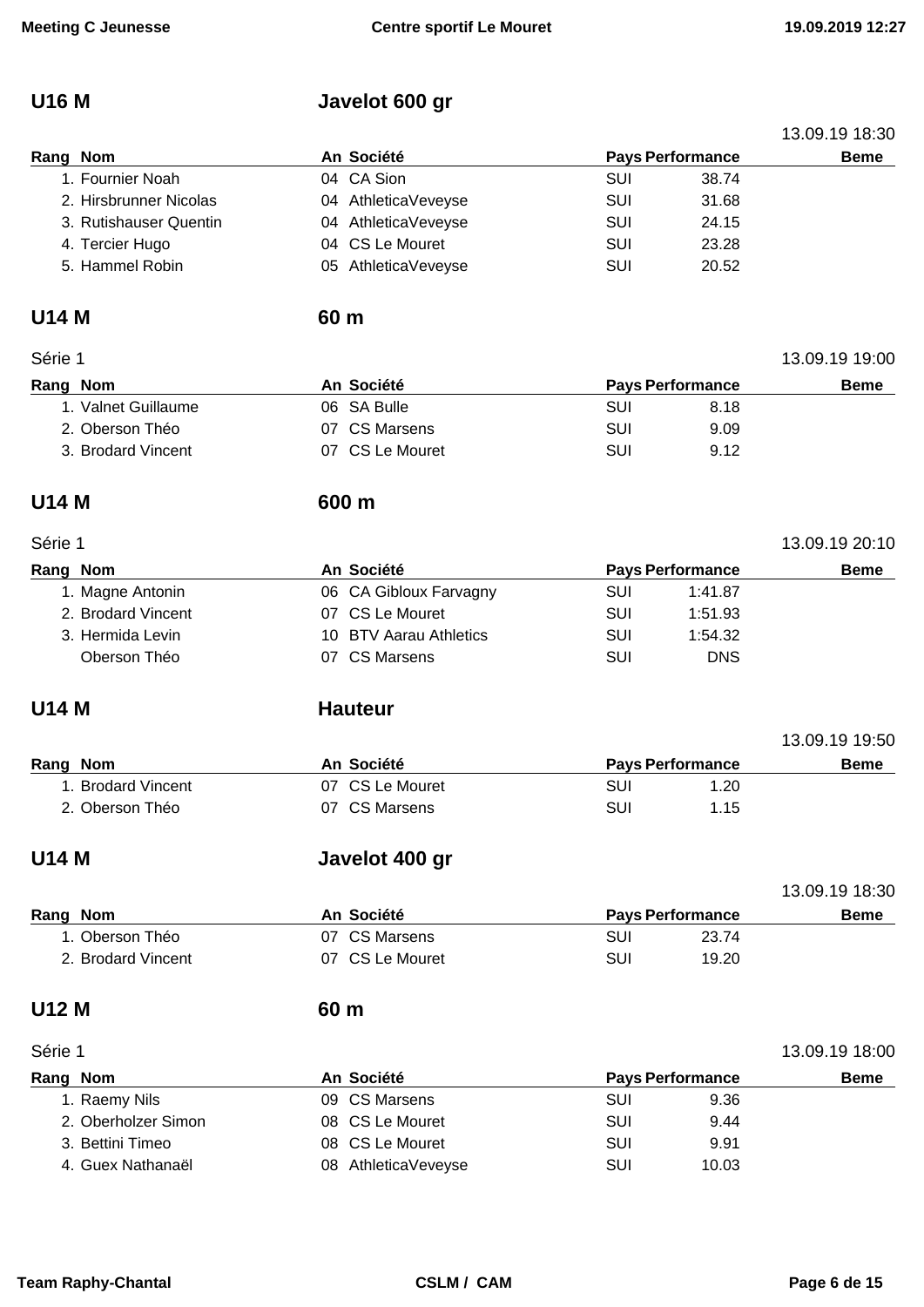# **U12 M 60 m (cont.)**

| Série 2            |                 |                         | 13.09.19 18:00 |                |
|--------------------|-----------------|-------------------------|----------------|----------------|
| Rang Nom           | An Société      | <b>Pays Performance</b> |                | <b>Beme</b>    |
| 1. Caudron Léonard | 09 CA Marly     | SUI                     | 10.02          |                |
| 2. Dizerens Thomas | 09 CS Marsens   | SUI                     | 10.08          |                |
| 3. Sciboz Gregory  | 08 CS Le Mouret | SUI                     | 10.22          |                |
| Série 3            |                 |                         |                | 13.09.19 18:00 |
| Rang Nom           | An Société      | <b>Pavs Performance</b> |                | Reme           |

| ----- |                   |                 | .                       |       |             |  |  |
|-------|-------------------|-----------------|-------------------------|-------|-------------|--|--|
|       | Rang Nom          | An Société      | <b>Pays Performance</b> |       | <b>Beme</b> |  |  |
|       | 1. Jelk Emilien.  | 09 CS Marsens   | SUI                     | 10.63 |             |  |  |
|       | 2. Maradan Martin | 09 CS Le Mouret | SUI                     | 10.66 |             |  |  |
|       | 3. Gauthey Tim    | 09 CS Marsens   | SUI                     | 12.10 |             |  |  |

### **U12 M 1000 m**

### Série 1 13.09.19 19:50

| Rang Nom            | An Société          | <b>Pays Performance</b> |         | <b>Beme</b> |
|---------------------|---------------------|-------------------------|---------|-------------|
| 1. Guex Nathanaël   | 08 AthleticaVeveyse | SUI                     | 3:29.45 |             |
| 2. Oberholzer Simon | 08 CS Le Mouret     | <b>SUI</b>              | 3:50.46 |             |
| 3. Caudron Léonard  | 09 CA Marly         | <b>SUI</b>              | 4:00.53 |             |
| 4. Sciboz Gregory   | 08 CS Le Mouret     | SUI                     | 4:01.33 |             |
| 5. Gauthey Tim      | 09 CS Marsens       | SUI                     | 4:11.75 |             |
| 6. Dizerens Thomas  | 09 CS Marsens       | SUI                     | 4:33.95 |             |
| 7. Jelk Emilien     | 09 CS Marsens       | SUI                     | 4:35.17 |             |
| 8. Maradan Martin   | 09 CS Le Mouret     | <b>SUI</b>              | 5:28.62 |             |

# **U12 M Longueur (zone)**

|          |                    |    |                     |                         |      | 13.09.19 18:00 |
|----------|--------------------|----|---------------------|-------------------------|------|----------------|
| Rang Nom |                    |    | An Société          | <b>Pays Performance</b> |      | <b>Beme</b>    |
|          | 1. Raemy Nils      |    | 09 CS Marsens       | <b>SUI</b>              | 4.20 |                |
|          | 2. Bettini Timeo   |    | 08 CS Le Mouret     | <b>SUI</b>              | 4.04 |                |
|          | 3. Guex Nathanaël  |    | 08 AthleticaVeveyse | <b>SUI</b>              | 3.81 |                |
|          | Oberholzer Simon   |    | 08 CS Le Mouret     | <b>SUI</b>              | 3.81 |                |
|          | 5. Sciboz Gregory  |    | 08 CS Le Mouret     | SUI                     | 3.49 |                |
|          | 6. Jelk Emilien    |    | 09 CS Marsens       | SUI                     | 3.16 |                |
|          | 7. Caudron Léonard |    | 09 CA Marly         | SUI                     | 3.13 |                |
|          | 8. Dizerens Thomas |    | 09 CS Marsens       | SUI                     | 3.07 |                |
|          | 9. Maradan Martin  |    | 09 CS Le Mouret     | SUI                     | 2.72 |                |
|          | 10. Gauthey Tim    | 09 | CS Marsens          | <b>SUI</b>              | 2.62 |                |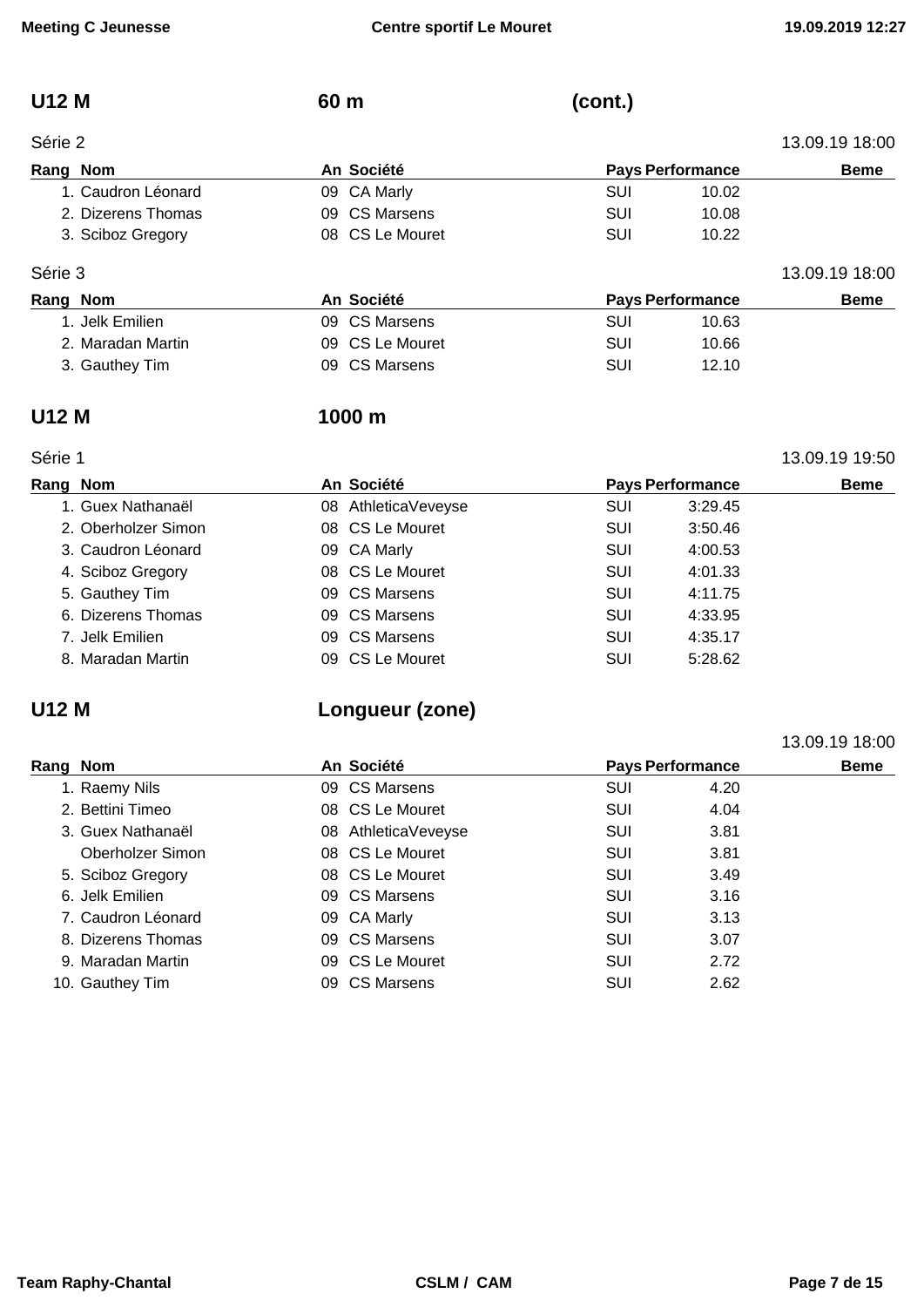### **U10 M 60 m**

|  | 13.09.19 18:1 |
|--|---------------|
|  |               |

| Série 1            |                     |            |                         | 13.09.19 18:15 |
|--------------------|---------------------|------------|-------------------------|----------------|
| Rang Nom           | An Société          |            | <b>Pays Performance</b> | <b>Beme</b>    |
| 1. Oberson Arthur  | 10 CS Marsens       | SUI        | 10.05                   |                |
| 2. Piller Antonin  | 10 CS Marsens       | SUI        | 10.59                   |                |
| 3. Yafong Enzo     | 11 CS Le Mouret     | <b>SUI</b> | 10.91                   |                |
| 4. Philipona Dario | 11 CS Marsens       | <b>SUI</b> | 11.47                   |                |
| Série 2            |                     |            |                         | 13.09.19 18:15 |
| Rang Nom           | An Société          |            | <b>Pays Performance</b> | <b>Beme</b>    |
| 1. Guex Jérémie    | 10 AthleticaVeveyse | SUI        | 11.09                   |                |
| 2. Magnin Joël     | 11 CA Marly         | SUI        | 11.99                   |                |
| 3. Sow Madiba      | 12 CS Le Mouret     | SUI        | 12.35                   |                |
| 4. Vonlanthen Noé  | 12 CS Le Mouret     | SUI        | 12.95                   |                |

### Série 3 13.09.19 18:15

| Rang Nom |                 | An Société  | <b>Pays Performance</b> |       | <b>Beme</b> |
|----------|-----------------|-------------|-------------------------|-------|-------------|
|          | 1. Meylan Amaël | 11 CA Marly | SUI                     | 11.97 |             |

# **U10 M Balle 80 gr**

|          |                    |            |                     |     |                         | 13.09.19 18:45 |
|----------|--------------------|------------|---------------------|-----|-------------------------|----------------|
| Rang Nom |                    | An Société |                     |     | <b>Pays Performance</b> | <b>Beme</b>    |
|          | 1. Piller Antonin  |            | 10 CS Marsens       | SUI | 28.52                   |                |
|          | 2. Magnin Joël     |            | 11 CA Marly         | SUI | 27.30                   |                |
|          | 3. Oberson Arthur  |            | 10 CS Marsens       | SUI | 26.83                   |                |
|          | 4. Guex Jérémie    |            | 10 AthleticaVeveyse | SUI | 23.25                   |                |
|          | 5. Yafong Enzo     |            | 11 CS Le Mouret     | SUI | 22.70                   |                |
|          | 6. Philipona Dario |            | 11 CS Marsens       | SUI | 17.22                   |                |
|          | 7. Sow Madiba      |            | 12 CS Le Mouret     | SUI | 16.00                   |                |
|          | 8. Meylan Amaël    |            | 11 CA Marly         | SUI | 15.11                   |                |
|          | 9. Vonlanthen Noé  |            | 12 CS Le Mouret     | SUI | 12.45                   |                |

### **WOM 100 m**

| Série 2      | Vent: 0.0 \   |                         | 13.09.19 19:45 |
|--------------|---------------|-------------------------|----------------|
| Rang Nom     | An Société    | <b>Pays Performance</b> | Beme           |
| Jakob Elodie | 93 US Yverdon | SUI<br>DNS              |                |

### **WOM Hauteur**

|                    |                     |                         |      | 13.09.19 18:15 |
|--------------------|---------------------|-------------------------|------|----------------|
| Rang Nom           | An Société          | <b>Pays Performance</b> |      | <b>Beme</b>    |
| I. Jakob Elodie    | 93 US Yverdon       | SUI                     | 1.60 |                |
| 2. Berthoud Marion | 99 AthleticaVeveyse | SUI                     | 1.50 |                |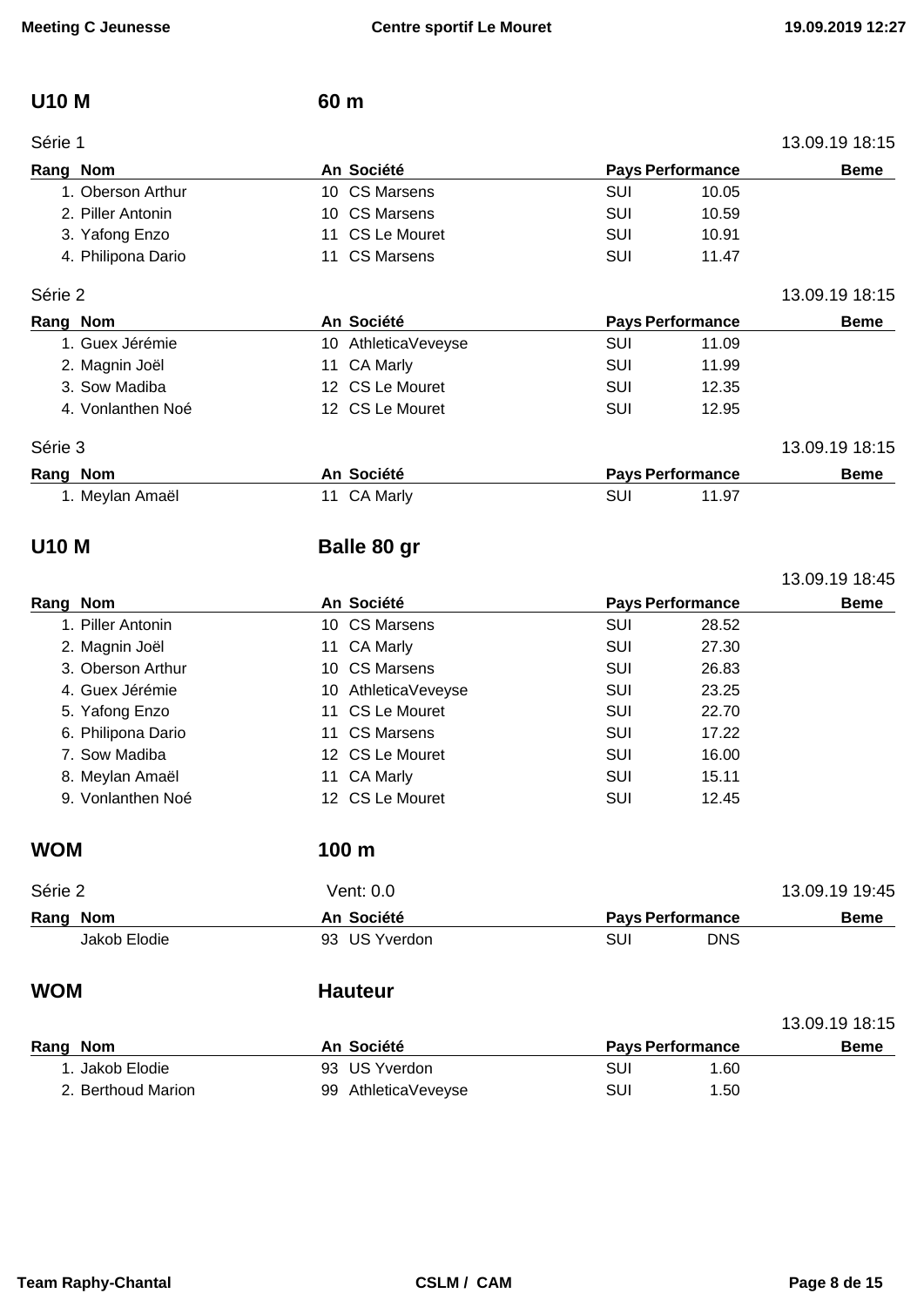| <b>U20W</b> |                          | 100 m                  |            |                         |                |
|-------------|--------------------------|------------------------|------------|-------------------------|----------------|
| Série 2     |                          | Vent: 0.0              |            |                         | 13.09.19 19:45 |
| Rang Nom    |                          | An Société             |            | <b>Pays Performance</b> | <b>Beme</b>    |
|             | 1. Vlek Doriane          | 01 CA Sion             | SUI        | 16.78                   |                |
| <b>U18W</b> |                          | 100 m                  |            |                         |                |
| Série 1     |                          | Vent: 0.0              |            |                         | 13.09.19 19:45 |
| Rang Nom    |                          | An Société             |            | <b>Pays Performance</b> | <b>Beme</b>    |
|             | 1. Philipona Josiane     | 03 CS Marsens          | SUI        | 13.21                   |                |
|             | 2. Zimmermann Julia      | 03 STB Leichtathletik  | SUI        | 13.50                   |                |
|             | 3. Fragnière Anaïs       | 03 CS Marsens          | <b>SUI</b> | 13.68                   |                |
|             | 4. Foerner Maria Augusta | 03 STB Leichtathletik  | <b>NOR</b> | 14.28                   |                |
| Série 2     |                          | Vent: 0.0              |            |                         | 13.09.19 19:45 |
| Rang Nom    |                          | An Société             |            | <b>Pays Performance</b> | <b>Beme</b>    |
|             | 1. Vonlanthen Emma       | 02 CA Gibloux Farvagny | SUI        | 14.12                   |                |
| <b>U18W</b> |                          | 200 m                  |            |                         |                |
| Série 1     |                          | Vent: 0.0              |            |                         | 13.09.19 20:30 |
| Rang Nom    |                          | An Société             |            | <b>Pays Performance</b> | <b>Beme</b>    |
|             | 1. Philipona Josiane     | 03 CS Marsens          | SUI        | 26.98                   |                |
|             | 2. Kaiser Maëlle         | 04 STB Leichtathletik  | SUI        | 27.40                   |                |
|             | 3. Fragnière Anaïs       | 03 CS Marsens          | SUI        | 27.95                   |                |
|             | 4. Wetter Sophie         | 04 STB Leichtathletik  | SUI        | 28.47                   |                |
| <b>U18W</b> |                          | 400 m                  |            |                         |                |
| Série 1     |                          |                        |            |                         | 13.09.19 20:45 |
| Rang Nom    |                          | An Société             |            | <b>Pays Performance</b> | <b>Beme</b>    |
|             | 1. Leuthold Lisa         | 04 TV Länggasse Bern   | SUI        | 63.93                   |                |
|             | 2. Roth Manuela          | 02 TV Zofingen LA      | SUI        | 65.43                   |                |
|             | 3. Leuthold Lena         | 04 TV Länggasse Bern   | SUI        | 65.58                   |                |
| Série 2     |                          |                        |            |                         | 13.09.19 20:45 |
| Rang Nom    |                          | An Société             |            | <b>Pays Performance</b> | <b>Beme</b>    |
|             | 1. Blatter Tabea         | 03 LLT Oberwallis      | SUI        | 61.21                   |                |
|             | 2. Tan Virginia          | 05 BTV Aarau Athletics | SUI        | 61.83                   |                |
|             | 3. Pidoux Cynthia        | 03 CA Fribourg         | SUI        | 74.42                   |                |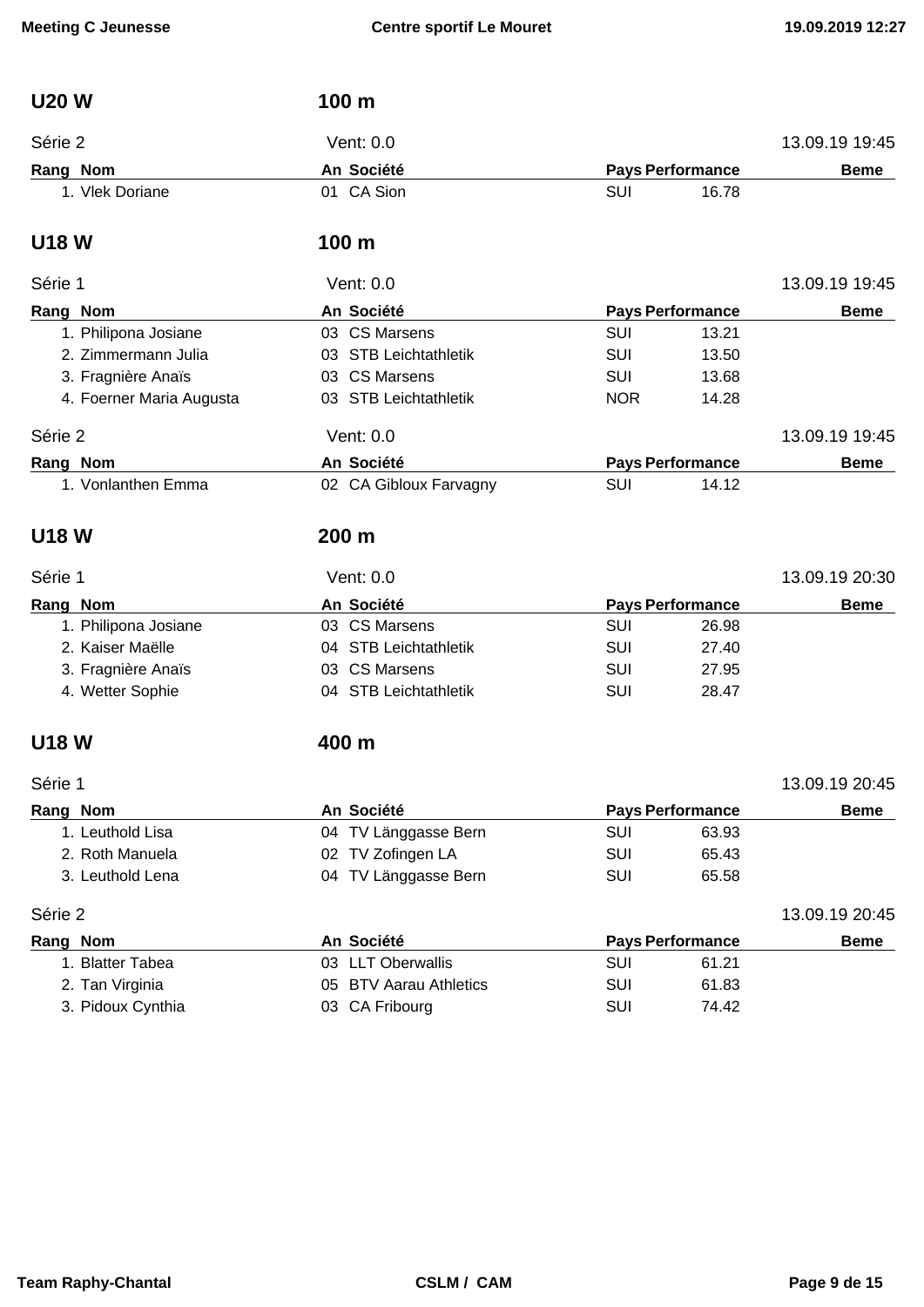## **U18 W 800 m**

| Série 1                |                       |            |                         | 13.09.19 21:00 |
|------------------------|-----------------------|------------|-------------------------|----------------|
| Rang Nom               | An Société            |            | <b>Pays Performance</b> | <b>Beme</b>    |
| 1. Niederberger Nicole | 03 LA Nidwalden       | <b>SUI</b> | 2:28.83                 |                |
| 2. Rapp Noémie         | 04 FSG Epalinges      | SUI        | 2:29.05                 |                |
| <b>U18 W</b>           | <b>Hauteur</b>        |            |                         |                |
|                        |                       |            |                         | 13.09.19 18:15 |
| Rang Nom               | An Société            |            | <b>Pays Performance</b> | <b>Beme</b>    |
| 1. Fragnière Anaïs     | 03 CS Marsens         | <b>SUI</b> | 1.45                    |                |
| 2. Pidoux Cynthia      | 03 CA Fribourg        | <b>SUI</b> | 1.25                    |                |
| <b>U16W</b>            | 80 <sub>m</sub>       |            |                         |                |
| Série 1                | Vent: 0.2             |            |                         | 13.09.19 19:35 |
| Rang Nom               | An Société            |            | <b>Pays Performance</b> | <b>Beme</b>    |
| 1. Fracheboud Elisa    | 05 AthleticaVeveyse   | SUI        | 10.80                   |                |
| 2. Baur Anja           | 04 STB Leichtathletik | <b>SUI</b> | 10.94                   |                |
| 3. Kaiser Maëlle       | 04 STB Leichtathletik | <b>SUI</b> | 10.97                   |                |
| 4. Wetter Sophie       | 04 STB Leichtathletik | <b>SUI</b> | 11.19                   |                |
| Série 2                | Vent: 0.0             |            |                         | 13.09.19 19:35 |
| Rang Nom               | An Société            |            | <b>Pays Performance</b> | <b>Beme</b>    |
| 1. Vancardo Vanessa    | 05 CA Fribourg        | SUI        | 11.10                   |                |
| 2. Roduit Mathilde     | 05 CA Belfaux         | <b>SUI</b> | 11.29                   |                |
| 3. Bremgartner Lara    | 05 CA Belfaux         | <b>SUI</b> | 11.38                   |                |
| <b>Bochud Elise</b>    | 04 CS Marsens         | <b>SUI</b> | <b>DNS</b>              |                |
| Série 3                | Vent: 0.0             |            |                         | 13.09.19 19:35 |
| Rang Nom               | An Société            |            | <b>Pays Performance</b> | <b>Beme</b>    |
| 1. Barmettler Celia    | 05 CS Marsens         | SUI        | 11.54                   |                |
| 2. Gremaud Elsa        | 05 CS Le Mouret       | SUI        | 11.76                   |                |
| 3. Magnin Océane       | 05 CARC Romont        | SUI        | 12.49                   |                |
| 4. Gavillet Lisa       | 04 CS Marsens         | SUI        | 12.55                   |                |
| Série 4                | Vent: 0.0             |            |                         | 13.09.19 19:35 |
| Rang Nom               | An Société            |            | <b>Pays Performance</b> | <b>Beme</b>    |
| 1. Barmettler Melissa  | 05 CS Marsens         | <b>SUI</b> | 11.73                   |                |
| 2. Baudassé Sarah      | 04 CS Le Mouret       | SUI        | 13.25                   |                |
| 3. Roubaty Lauriane    | 05 CS Le Mouret       | <b>SUI</b> | 13.56                   |                |
| 4. Bissig Léonie       | 05 CS Le Mouret       | SUI        | 13.74                   |                |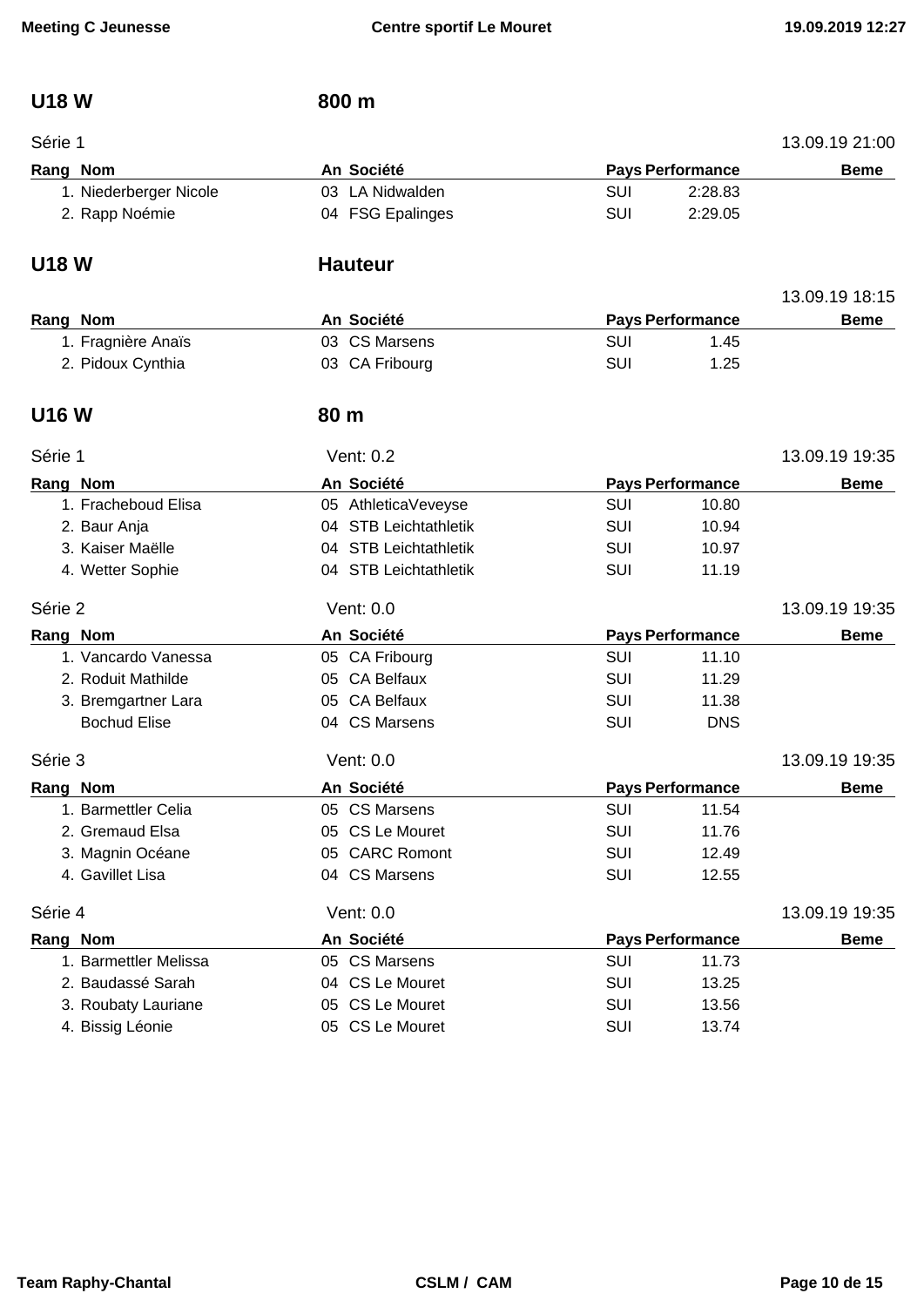13.09.19 18:15

13.09.19 18:30

### **U16 W 600 m**

|          | Série 1               |    |                              |            |                         | 13.09.19 20:15 |
|----------|-----------------------|----|------------------------------|------------|-------------------------|----------------|
| Rang Nom |                       |    | An Société                   |            | <b>Pays Performance</b> | <b>Beme</b>    |
|          | 1. Tâche Louna        |    | 05 AthleticaVeveyse          | <b>SUI</b> | 1:49.49                 |                |
|          | 2. Huber Anouk        |    | 05 Athletic Team Rechthalten | <b>SUI</b> | 1:49.98                 |                |
|          | 3. Clément Emilie     |    | 05 SA Bulle                  | SUI        | 1:50.39                 |                |
|          | 4. Barmettler Melissa |    | 05 CS Marsens                | SUI        | 1:59.48                 |                |
|          | 5. Gremaud Elsa       |    | 05 CS Le Mouret              | SUI        | 2:00.48                 |                |
|          | 6. Barmettler Celia   |    | 05 CS Marsens                | SUI        | 2:00.68                 |                |
|          | 7. Fracheboud Elisa   | 05 | AthleticaVeveyse             | SUI        | 2:03.68                 |                |
|          | 8. Rappo Solène       |    | 05 CARC Romont               | SUI        | 2:06.38                 |                |

### **U16 W Hauteur**

| Rang Nom              | An Société      | <b>Pays Performance</b> |      | <b>Beme</b> |
|-----------------------|-----------------|-------------------------|------|-------------|
| 1. Bochud Elise       | 04 CS Marsens   | <b>SUI</b>              | 1.50 |             |
| 2. Bremgartner Lara   | 05 CA Belfaux   | SUI                     | 1.40 |             |
| 3. Barmettler Celia   | 05 CS Marsens   | SUI                     | 1.35 |             |
| 4. Roduit Mathilde    | 05 CA Belfaux   | SUI                     | 1.35 |             |
| 5. Barmettler Melissa | 05 CS Marsens   | SUI                     | 1.30 |             |
| 6. Gavillet Lisa      | 04 CS Marsens   | SUI                     | 1.30 |             |
| 7. Gremaud Elsa       | 05 CS Le Mouret | SUI                     | 1.25 |             |
| 8. Bissig Léonie      | 05 CS Le Mouret | SUI                     | 1.20 |             |
| 9. Rappo Solène       | 05 CARC Romont  | SUI                     | 1.20 |             |
|                       |                 |                         |      |             |

# **U16 W Javelot 400 gr**

| Rang Nom |                       | An Société            |            | <b>Pays Performance</b> |  |  |
|----------|-----------------------|-----------------------|------------|-------------------------|--|--|
|          | 1. Ramis Safeeya      | 05 STB Leichtathletik | SUI        | 41.83                   |  |  |
|          | 2. Bremgartner Lara   | 05 CA Belfaux         | <b>SUI</b> | 25.26                   |  |  |
|          | 3. Barmettler Celia   | 05 CS Marsens         | <b>SUI</b> | 24.32                   |  |  |
|          | 4. Roduit Mathilde    | 05 CA Belfaux         | SUI        | 23.82                   |  |  |
|          | 5. Barmettler Melissa | 05 CS Marsens         | SUI        | 21.87                   |  |  |
|          | 6. Gabaglio Jade      | 05 CA Belfaux         | SUI        | 20.97                   |  |  |
|          | 7. Gremaud Elsa       | 05 CS Le Mouret       | <b>SUI</b> | 16.44                   |  |  |
|          | 8. Magnin Océane      | 05 CARC Romont        | SUI        | 15.73                   |  |  |
|          | 9. Roubaty Lauriane   | 05 CS Le Mouret       | SUI        | 12.84                   |  |  |
|          | 10. Bissig Léonie     | 05 CS Le Mouret       | SUI        | 11.58                   |  |  |
|          | 11. Baudassé Sarah    | 04 CS Le Mouret       | SUI        | 8.75                    |  |  |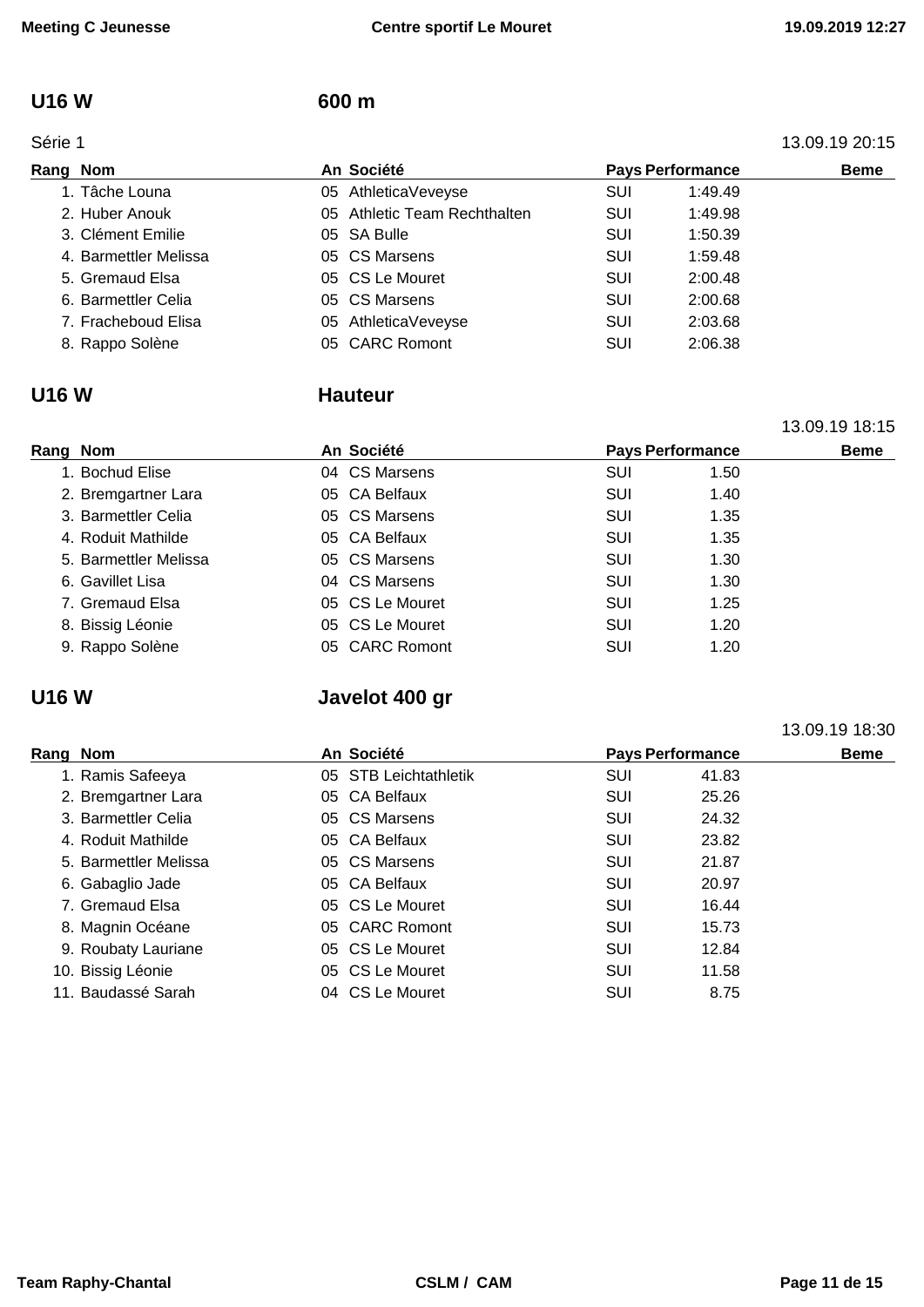## **U14 W 60 m**

| Série 1              |                         |            |                         | 13.09.19 19:15 |
|----------------------|-------------------------|------------|-------------------------|----------------|
| Rang Nom             | An Société              |            | <b>Pays Performance</b> | <b>Beme</b>    |
| 1. Margueron Justine | 06 CS Marsens           | SUI        | 8.64                    |                |
| 2. Murith Elyne      | <b>CS Marsens</b><br>06 | SUI        | 8.98                    |                |
| 3. Bachmann Céline   | AthleticaVeveyse<br>06  | SUI        | 9.15                    |                |
| 4. Kern Alicia       | AthleticaVeveyse<br>06  | SUI        | 9.17                    |                |
| Série 2              |                         |            |                         | 13.09.19 19:15 |
| Rang Nom             | An Société              |            | <b>Pays Performance</b> | <b>Beme</b>    |
| 1. Jutzet Aude       | 06 CA Marly             | <b>SUI</b> | 9.21                    |                |
| 2. Gedik Ilkay       | CS Le Mouret<br>07      | <b>SUI</b> | 9.53                    |                |
| 3. Claude Emy        | 07 CS Le Mouret         | SUI        | 9.71                    |                |
| Série 3              |                         |            |                         | 13.09.19 19:15 |
| Rang Nom             | An Société              |            | <b>Pays Performance</b> | <b>Beme</b>    |
| 1. Jaquier Noémie    | 07 CS Le Mouret         | <b>SUI</b> | 9.69                    |                |
| 2. Andrade Laura     | CS Le Mouret<br>07      | <b>POR</b> | 9.75                    |                |
| 3. Hayoz Mia         | 07 CS Le Mouret         | <b>SUI</b> | 9.78                    |                |
| Série 4              |                         |            |                         | 13.09.19 19:15 |
| Rang Nom             | An Société              |            | <b>Pays Performance</b> | <b>Beme</b>    |
| 1. Parpan Franca     | 06 CA Fribourg          | SUI        | 9.51                    |                |
| 2. Schouwey Mélissa  | 06 CS Le Mouret         | SUI        | 9.97                    |                |
| 3. Piccand Oriane    | CS Le Mouret<br>07      | SUI        | 11.56                   |                |

### **U14 W 600 m**

| Série 1  |                        |                        |            |                         | 13.09.19 20:15 |
|----------|------------------------|------------------------|------------|-------------------------|----------------|
| Rang Nom |                        | An Société             |            | <b>Pays Performance</b> | <b>Beme</b>    |
|          | 1. Murith Elyne        | 06 CS Marsens          | SUI        | 1:50.07                 |                |
|          | 2. Kapeller Gwendoline | 06 CA Gibloux Farvagny | <b>SUI</b> | 1:53.71                 |                |
|          | 3. Nuoffer Chloé       | 06 CA Belfaux          | <b>SUI</b> | 1:56.55                 |                |
|          | 4. Gedik Ilkay         | 07 CS Le Mouret        | <b>SUI</b> | 2:04.62                 |                |
|          | 5. Bachmann Céline     | 06 AthleticaVeveyse    | <b>SUI</b> | 2:07.18                 |                |
|          | 6. Schouwey Mélissa    | 06 CS Le Mouret        | SUI        | 2:09.41                 |                |
|          | 7. Jutzet Aude         | 06 CA Marly            | <b>SUI</b> | 2:09.65                 |                |
|          | 8. Biland Lou          | 06 CS Le Mouret        | <b>SUI</b> | 2:10.84                 |                |
|          | 9. Kern Alicia         | 06 AthleticaVeveyse    | <b>SUI</b> | 2:12.18                 |                |
|          | 10. Jaquier Noémie     | 07 CS Le Mouret        | SUI        | 2:12.76                 |                |
|          | 11. Hayoz Mia          | 07 CS Le Mouret        | <b>SUI</b> | 2:15.31                 |                |
|          | 12. Parpan Franca      | 06 CA Fribourg         | SUI        | 2:16.37                 |                |
|          | 13. Claude Emy         | 07 CS Le Mouret        | <b>SUI</b> | 2:16.80                 |                |
|          | 14. Piccand Oriane     | 07 CS Le Mouret        | SUI        | 2:41.71                 |                |
|          | Alder Anna             | 10 BTV Aarau Athletics | <b>SUI</b> | <b>DNS</b>              |                |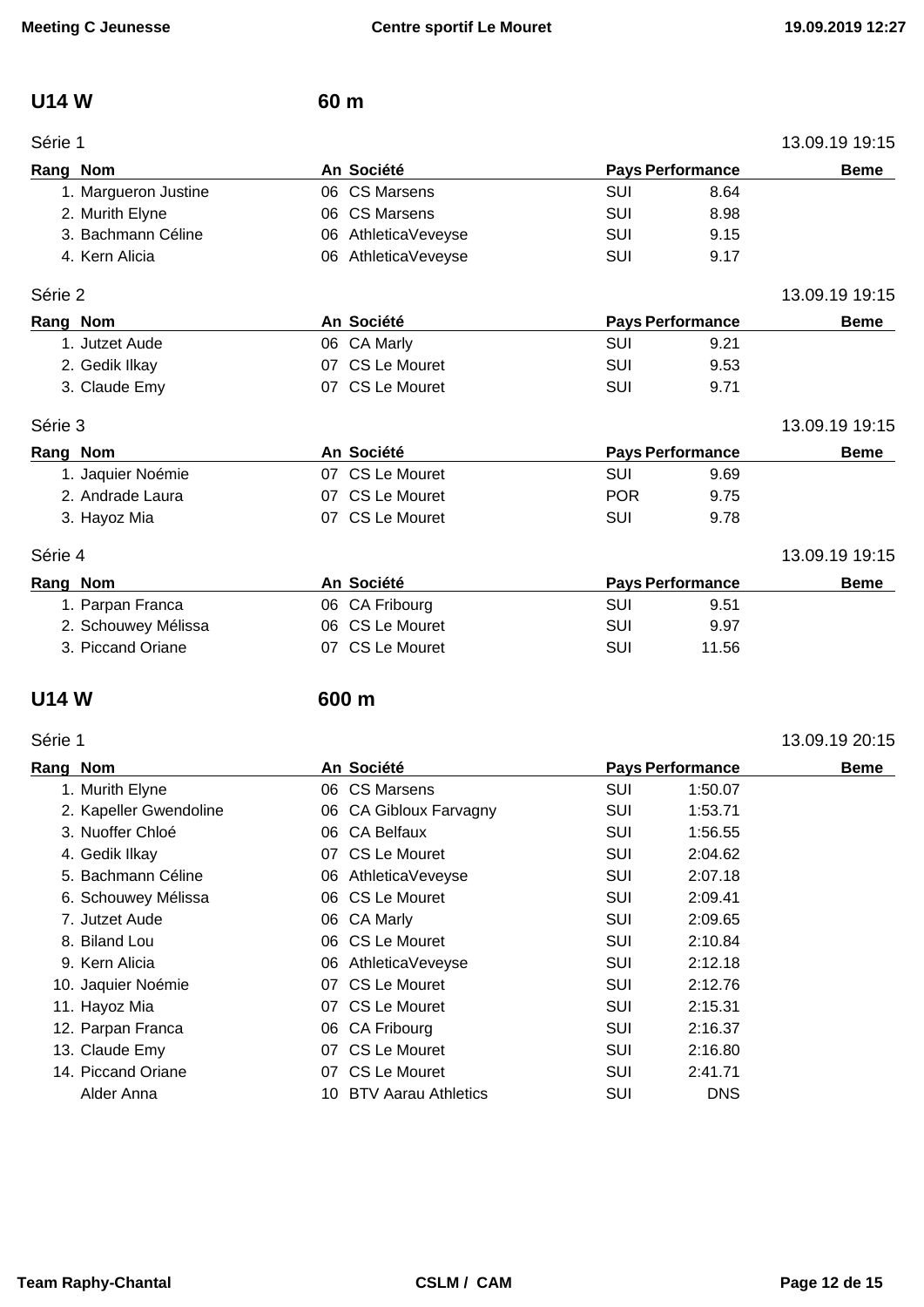# **U14 W Hauteur**

|          |                     |  |                     |            |            | 13.09.19 18:15          |  |
|----------|---------------------|--|---------------------|------------|------------|-------------------------|--|
| Rang Nom |                     |  |                     | An Société |            | <b>Pays Performance</b> |  |
|          | 1. Kern Alicia      |  | 06 AthleticaVeveyse | <b>SUI</b> | 1.45       |                         |  |
|          | 2. Murith Elyne     |  | 06 CS Marsens       | SUI        | 1.35       |                         |  |
|          | 3. Claude Emy       |  | 07 CS Le Mouret     | SUI        | 1.25       |                         |  |
|          | 4. Jaquier Noémie   |  | 07 CS Le Mouret     | SUI        | 1.25       |                         |  |
|          | 5. Biland Lou       |  | 06 CS Le Mouret     | SUI        | 1.15       |                         |  |
|          | 6. Schouwey Mélissa |  | 06 CS Le Mouret     | SUI        | 1.15       |                         |  |
|          | 7. Gedik Ilkay      |  | 07 CS Le Mouret     | SUI        | 1.15       |                         |  |
|          | 8. Andrade Laura    |  | 07 CS Le Mouret     | <b>POR</b> | 1.10       |                         |  |
|          | Bachmann Céline     |  | 06 AthleticaVeveyse | SUI        | <b>DNS</b> |                         |  |

# **U14 W Javelot 400 gr**

|                     |  |                                                                                                                                                 |       | 13.09.19 18:30          |
|---------------------|--|-------------------------------------------------------------------------------------------------------------------------------------------------|-------|-------------------------|
| Rang Nom            |  |                                                                                                                                                 |       | <b>Beme</b>             |
| 1. Jaquier Noémie   |  | <b>SUI</b>                                                                                                                                      | 20.26 |                         |
| 2. Gedik Ilkay      |  | <b>SUI</b>                                                                                                                                      | 14.35 |                         |
| 3. Schouwey Mélissa |  | SUI                                                                                                                                             | 14.27 |                         |
| 4. Claude Emy       |  | SUI                                                                                                                                             | 11.40 |                         |
| 5. Biland Lou       |  | SUI                                                                                                                                             | 10.64 |                         |
| 6. Piccand Oriane   |  | SUI                                                                                                                                             | 9.82  |                         |
| 7. Andrade Laura    |  | <b>POR</b>                                                                                                                                      | 9.06  |                         |
|                     |  | An Société<br>07 CS Le Mouret<br>07 CS Le Mouret<br>06 CS Le Mouret<br>07 CS Le Mouret<br>06 CS Le Mouret<br>07 CS Le Mouret<br>07 CS Le Mouret |       | <b>Pays Performance</b> |

# **U12 W 60 m**

# Série 1 13.09.19 18:45

| Rang Nom |                  | An Société          | <b>Pays Performance</b> |       | <b>Beme</b> |
|----------|------------------|---------------------|-------------------------|-------|-------------|
|          | 1. Olling Elin   | 08 CS Marsens       | SUI                     | 9.47  |             |
|          | 2. Gendre Lana   | 08 AthleticaVeveyse | SUI                     | 9.73  |             |
|          | 3. Pache Justine | 08 CARC Romont      | SUI                     | 9.83  |             |
|          | 4. Pascoa Céu    | 09 AthleticaVeveyse | SUI                     | 10.05 |             |

Série 2 13.09.19 18:45

| Rang Nom                | An Société      |     | <b>Pays Performance</b> | <b>Beme</b>    |
|-------------------------|-----------------|-----|-------------------------|----------------|
| 1. Margueron Léane      | 08 CS Marsens   | SUI | 10.10                   |                |
| 2. Gabaglio Luna        | 09 CA Belfaux   | SUI | 10.30                   |                |
| 3. Cudré-Mauroux Elodie | 08 CS Le Mouret | SUI | 10.40                   |                |
| 4. Reynaud Louise       | 08 CA Marly     | SUI | 10.79                   |                |
| Série 3                 |                 |     |                         | 13.09.19 18:45 |

| Rang Nom           | An Société      | <b>Pays Performance</b> | <b>Beme</b> |
|--------------------|-----------------|-------------------------|-------------|
| 1. Gauthey Estelle | 09 CS Marsens   | SUI<br>11.05            |             |
| 2. Broglia Clara   | 08 CS Le Mouret | SUI<br>11.24            |             |
| 3. Claude Margaux  | 09 CS Le Mouret | SUI<br>11.54            |             |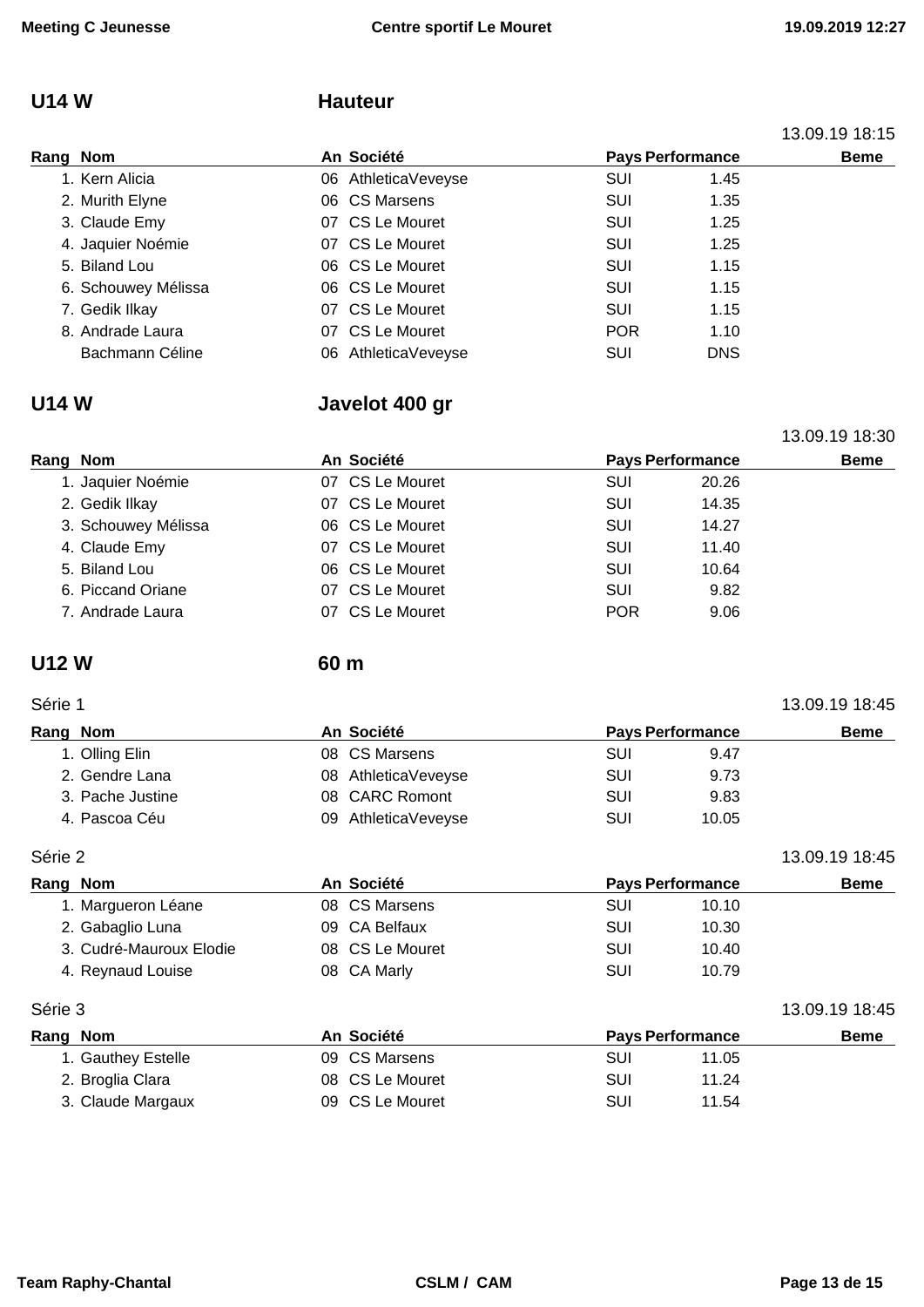### **U12 W 1000 m**

### Série 1 13.09.19 20:00

| Rang Nom                | An Société          |     | <b>Pays Performance</b> | <b>Beme</b> |
|-------------------------|---------------------|-----|-------------------------|-------------|
| 1. Kaiser Loriane       | 08 kids+athletics   | SUI | 3:37.48                 |             |
| 2. Gendre Lana          | 08 AthleticaVeveyse | SUI | 3:39.16                 |             |
| 3. Pache Justine        | 08 CARC Romont      | SUI | 3:49.21                 |             |
| 4. Cudré-Mauroux Elodie | 08 CS Le Mouret     | SUI | 4:00.77                 |             |
| 5. Olling Elin          | 08 CS Marsens       | SUI | 4:02.96                 |             |
| 6. Murith Sohane        | 09 CS Marsens       | SUI | 4:03.73                 |             |
| 7. Pascoa Céu           | 09 AthleticaVeveyse | SUI | 4:09.28                 |             |
| 8. Gauthey Estelle      | 09 CS Marsens       | SUI | 4:10.60                 |             |
| 9. Reynaud Louise       | 08 CA Marly         | SUI | 4:18.47                 |             |
| 10. Claude Margaux      | 09 CS Le Mouret     | SUI | 4:35.51                 |             |
| <b>Broglia Clara</b>    | 08 CS Le Mouret     | SUI | <b>DNS</b>              |             |

# **U12 W Longueur (zone)**

|                         |            |                     |                         |      | 13.09.19 18:00 |  |
|-------------------------|------------|---------------------|-------------------------|------|----------------|--|
| Rang Nom                | An Société |                     | <b>Pays Performance</b> |      | <b>Beme</b>    |  |
| 1. Gendre Lana          |            | 08 AthleticaVeveyse | SUI                     | 3.97 |                |  |
| 2. Cudré-Mauroux Elodie |            | 08 CS Le Mouret     | SUI                     | 3.93 |                |  |
| Olling Elin             |            | 08 CS Marsens       | SUI                     | 3.93 |                |  |
| 4. Pascoa Céu           |            | 09 AthleticaVeveyse | SUI                     | 3.30 |                |  |
| <b>Reynaud Louise</b>   |            | 08 CA Marly         | SUI                     | 3.30 |                |  |
| 6. Gabaglio Luna        |            | 09 CA Belfaux       | SUI                     | 3.26 |                |  |
| 7. Gauthey Estelle      |            | 09 CS Marsens       | SUI                     | 3.16 |                |  |
| 8. Claude Margaux       |            | 09 CS Le Mouret     | SUI                     | 2.82 |                |  |
| 9. Broglia Clara        |            | 08 CS Le Mouret     | SUI                     | 2.60 |                |  |

### **U10 W 60 m**

# Série 1 13.09.19 18:30 **Rang Nom An Société Pays Performance Beme** 1. Alder Anna 10 BTV Aarau Athletics SUI 9.48 2. Minguely Zoé **10 CS Le Mouret** SUI 10.25 3. Maccariello Chloé **10 CS Le Mouret** SUI 50.40 4. Roulin Olivia **12 CS Le Mouret 50 Line SUI** 10.61 Série 2 13.09.19 18:30

| Rang Nom            | An Société      | <b>Pays Performance</b> | <b>Beme</b> |
|---------------------|-----------------|-------------------------|-------------|
| 1. Picinali Morgana | 10 CS Le Mouret | 10.76<br>SUI            |             |
| 2. Minguely Nora    | 12 CS Le Mouret | SUI<br>11.32            |             |
| 3. Egger Agathe     | 11 CS Le Mouret | SUI<br>11.46            |             |
| 4. Clerc Elena      | 11 CS Le Mouret | SUI<br>11.59            |             |